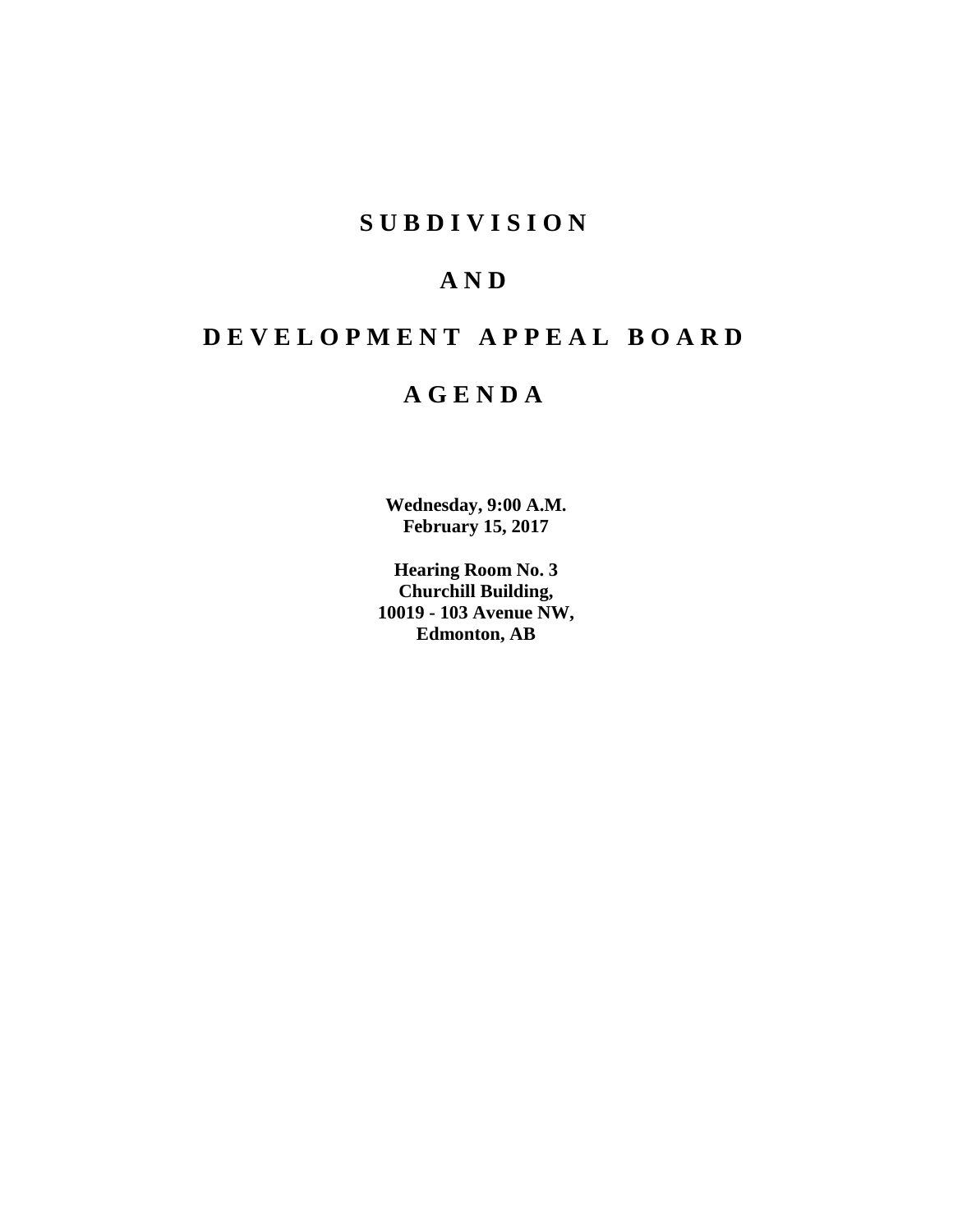# **SUBDIVISION AND DEVELOPMENT APPEAL BOARD HEARING ROOM NO. 3**

|   | 9:00 A.M.    | SDAB-S-17-002                                                                                                                 | Create one (1) additional single detached<br>residential lot                                                                                                                                                                |  |  |
|---|--------------|-------------------------------------------------------------------------------------------------------------------------------|-----------------------------------------------------------------------------------------------------------------------------------------------------------------------------------------------------------------------------|--|--|
|   |              |                                                                                                                               | 9352 - 74 Avenue NW<br>Project No.: 234086647-001                                                                                                                                                                           |  |  |
|   |              |                                                                                                                               |                                                                                                                                                                                                                             |  |  |
| H | $10:30$ A.M. | SDAB-D-17-034                                                                                                                 | Change the use of part of the main floor<br>(General Retail) of a building and entire 2nd<br>floor (Commercial Uses) to a Child Care<br>Service and construct interior and exterior<br>alterations. (Little Angels Daycare) |  |  |
|   |              |                                                                                                                               | 10720 - 107 Avenue NW<br>Project No.: 233886278-001                                                                                                                                                                         |  |  |
|   |              |                                                                                                                               |                                                                                                                                                                                                                             |  |  |
|   | <b>NOTE:</b> | Unless otherwise stated, all references to "Section numbers" refer to<br>the authority under the Edmonton Zoning Bylaw 12800. |                                                                                                                                                                                                                             |  |  |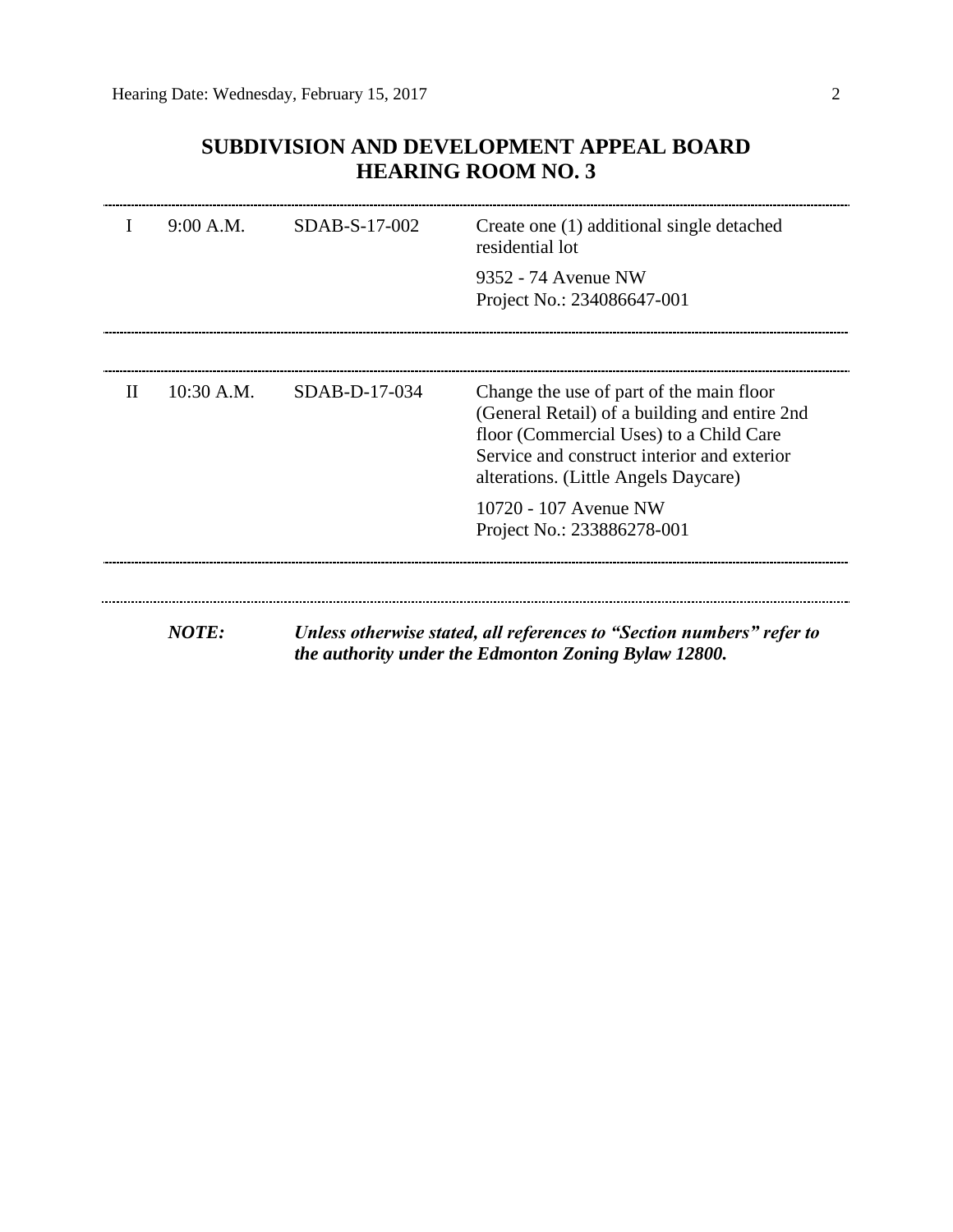| ITEM I: 9:00 A.M. |                                                         | FILE: SDAB-S-17-002                                          |
|-------------------|---------------------------------------------------------|--------------------------------------------------------------|
|                   | AN APPEAL FROM THE DECISION OF THE SUBIVISION AUTHORITY |                                                              |
|                   | <b>APPELLANT:</b>                                       |                                                              |
|                   | <b>APPLICATION NO.:</b>                                 | 234086647-001                                                |
|                   | <b>APPLICATION TO:</b>                                  | Create one (1) additional single detached<br>residential lot |
|                   | <b>DECISION OF THE</b><br><b>SUBDIVISION AUTHORITY:</b> | Refused                                                      |
|                   | <b>DECISION DATE:</b>                                   | January 12, 2017                                             |
|                   | <b>DATE OF APPEAL:</b>                                  | January 18, 2017                                             |
|                   | MUNICIPAL DESCRIPTION<br>OF SUBJECT PROPERTY:           | 9352 - 74 Avenue NW                                          |
|                   | <b>LEGAL DESCRIPTION:</b>                               | Plan 2262S Blk 13 Lots 34-35                                 |
|                   | ZONE:                                                   | RF3-Small Scale Infill Development Zone                      |
|                   | <b>OVERLAY:</b>                                         | Mature Neighbourhood Overlay                                 |
|                   | <b>STATUTORY PLAN:</b>                                  | Ritchie Area Redevelopment Plan                              |
|                   |                                                         |                                                              |

*Grounds for Appeal*

The Appellant provided the following reasons for appealing the decision of the Development Authority:

> Urban Planning Committee has agreed to amend the RF1 amendment to allow lots of 7.5 meters in width. The subdivision will create lots 7.55m in width

# *General Matters*

# **Appeal Information:**

The *Municipal Government Act*, RSA 2000, c M-26 states the following: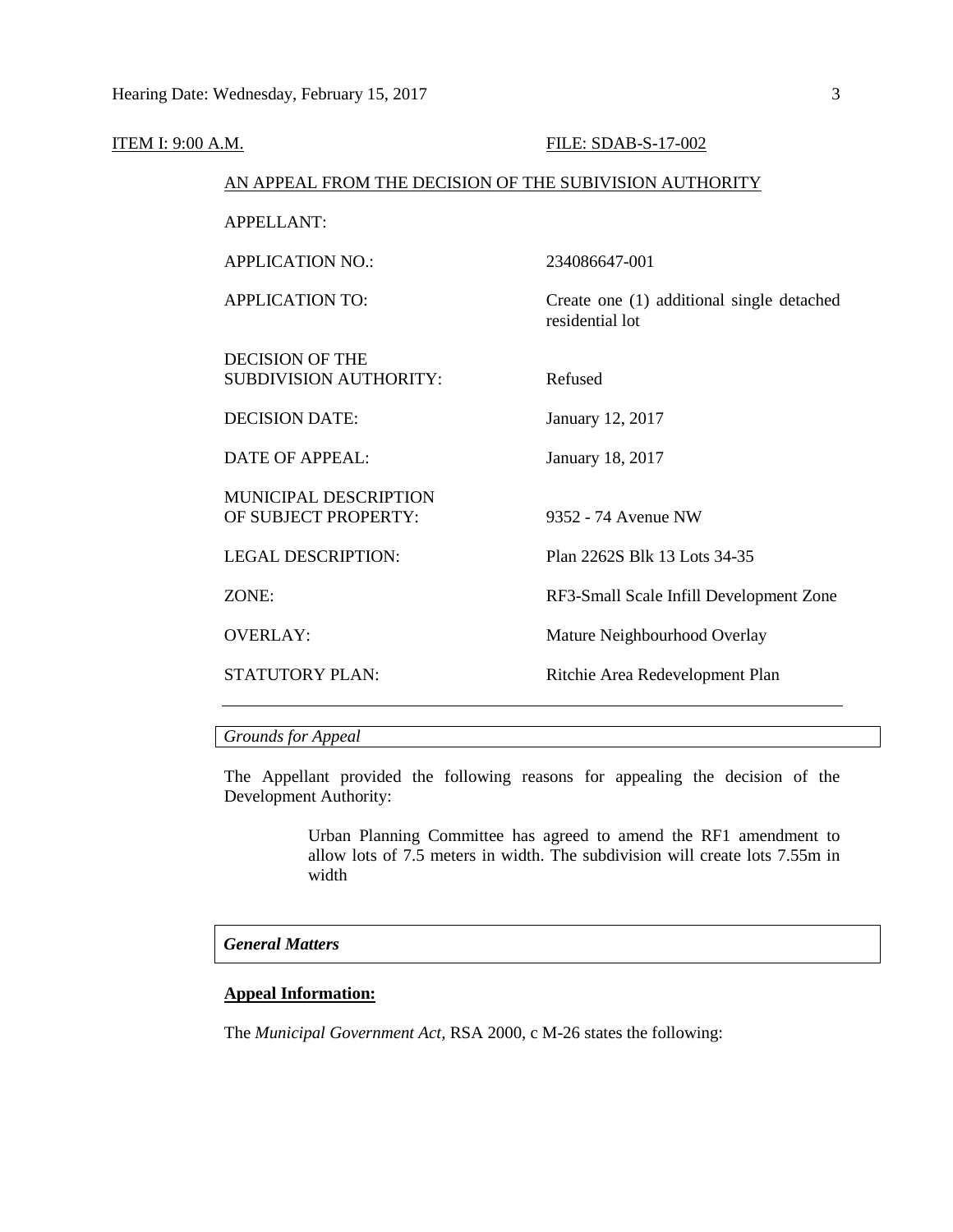#### **Appeals**

**678(1)** The decision of a subdivision authority on an application for subdivision approval may be appealed

- (a) by the applicant for the approval,
- (b) by a Government department if the application is required by the subdivision and development regulations to be referred to that department,
- (c) by the council of the municipality in which the land to be subdivided is located if the council, a designated officer of the municipality or the municipal planning commission of the municipality is not the subdivision authority, or
- (d) by a school board with respect to
	- (i) the allocation of municipal reserve and school reserve or money in place of the reserve,
	- (ii) the location of school reserve allocated to it, or
	- (iii) the amount of school reserve or money in place of the reserve.

**(2)** An appeal under subsection (1) may be commenced by filing a notice of appeal within 14 days after receipt of the written decision of the subdivision authority or deemed refusal by the subdivision authority in accordance with section 681

- (a) with the Municipal Government Board if the land that is the subject of the application is within the Green Area, as classified by the Minister responsible for the *Public Lands Act*, or is within the distance of a highway, a body of water or a sewage treatment or waste management facility set out in the subdivision and development regulations, or
- (b) in all other cases, with the subdivision and development appeal board.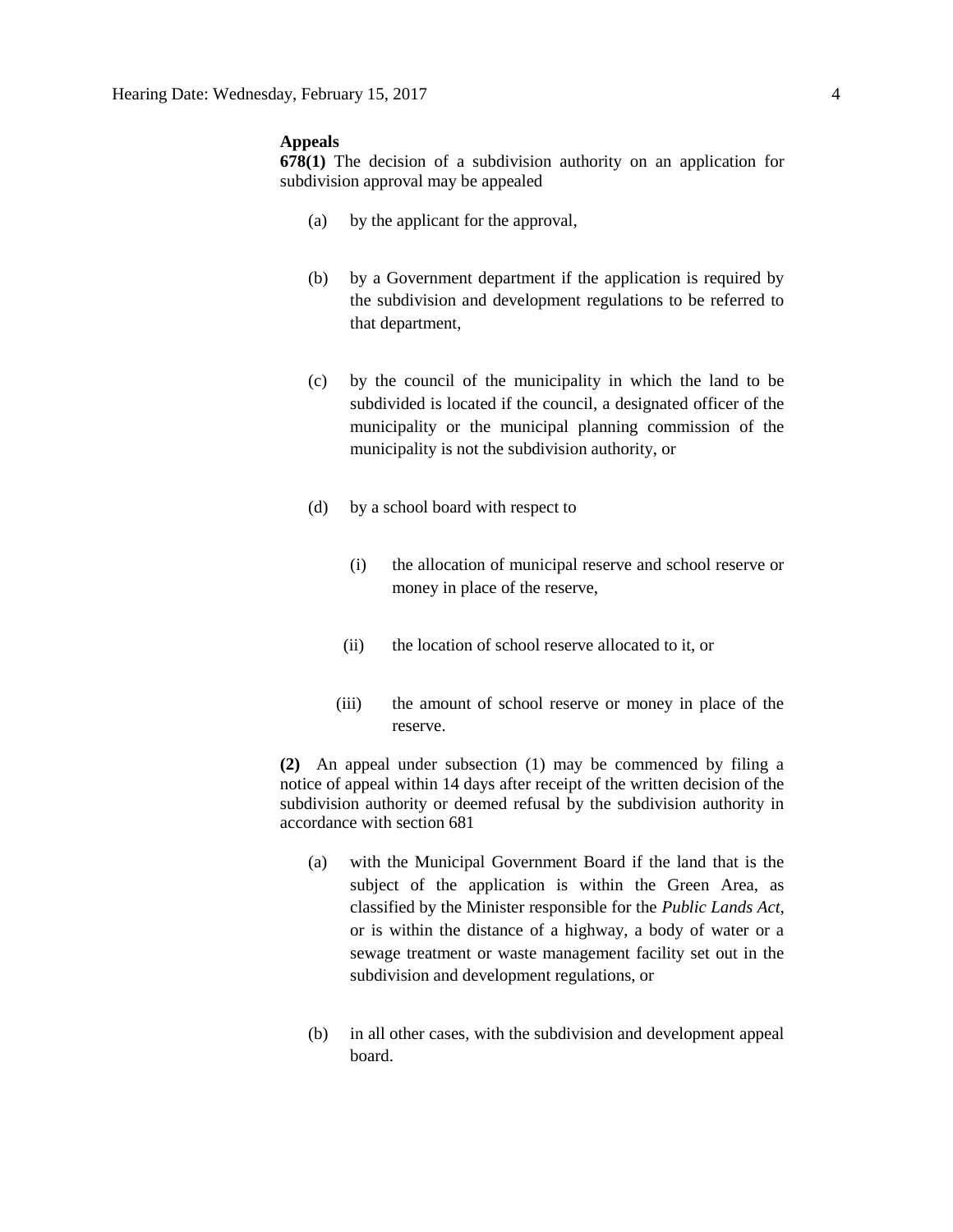**(2.1)** …

**(3)** For the purpose of subsection (2), the date of receipt of the decision is deemed to be 5 days from the date the decision is mailed.

- **(4)** A notice of appeal under this section must contain
	- (a) the legal description and municipal location, if applicable, of the land proposed to be subdivided, and
	- (b) the reasons for appeal, including the issues in the decision or the conditions imposed in the approval that are the subject of the appeal.

**(5)** If the applicant files a notice of appeal within 14 days after receipt of the written decision or the deemed refusal with the wrong board, that board must refer the appeal to the appropriate board and the appropriate board must hear the appeal as if the notice of appeal had been filed with it and it is deemed to have received the notice of appeal from the applicant on the date it receives the notice of appeal from the first board.

#### **Hearing and decision**

**680(2)** In determining an appeal, the board hearing the appeal

- (a) must act in accordance with any applicable ALSA regional plan;
- (a.1) must have regard to any statutory plan;
- (b) must conform with the uses of land referred to in a land use bylaw;
- (c) must be consistent with the land use policies;
- (d) must have regard to but is not bound by the subdivision and development regulations;
- (e) may confirm, revoke or vary the approval or decision or any condition imposed by the subdivision authority or make or substitute an approval, decision or condition of its own;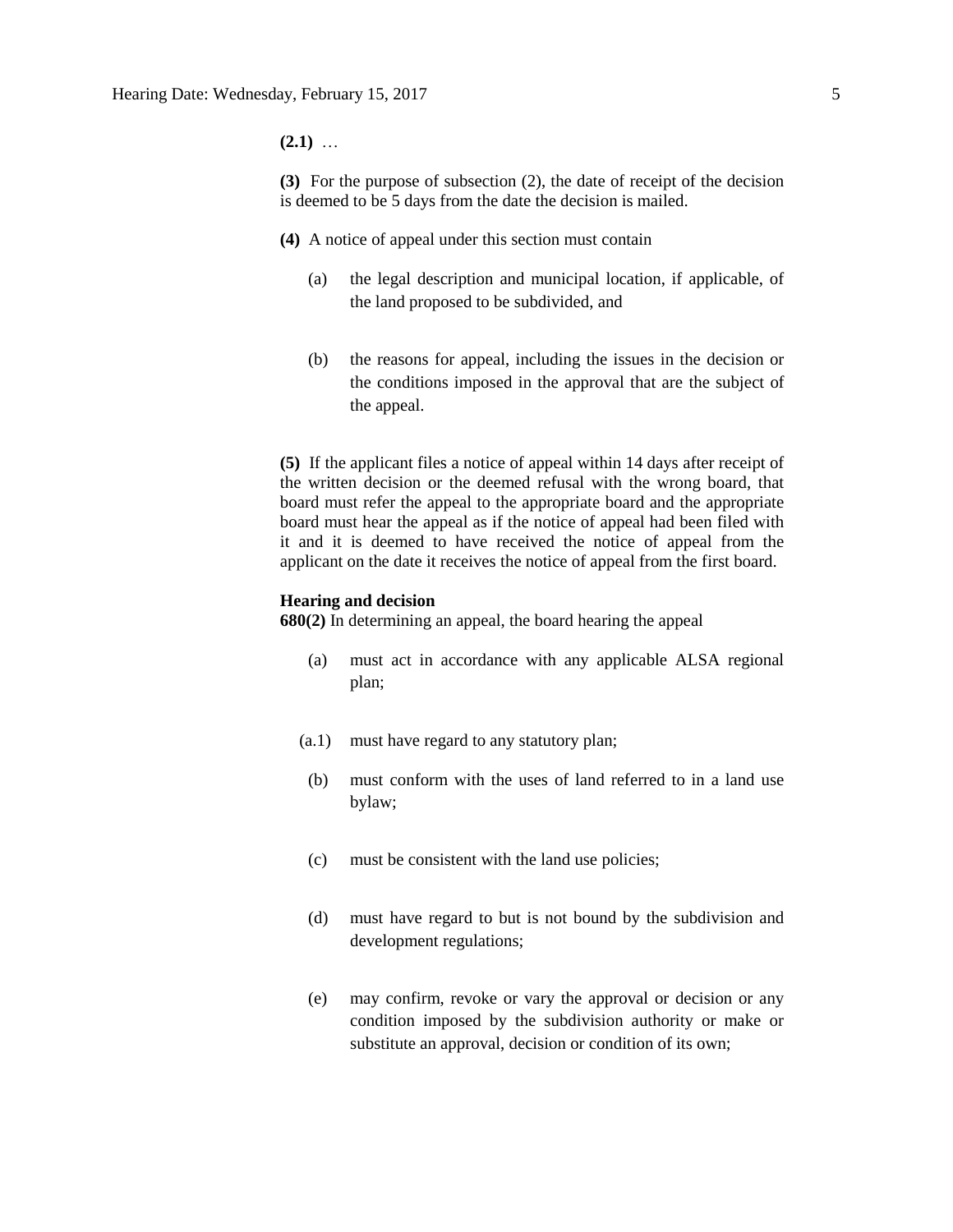(f) may, in addition to the other powers it has, exercise the same power as a subdivision authority is permitted to exercise pursuant to this Part or the regulations or bylaws under this Part.

### **Approval of application**

**654(1)** A subdivision authority must not approve an application for subdivision approval unless

- (a) the land that is proposed to be subdivided is, in the opinion of the subdivision authority, suitable for the purpose for which the subdivision is intended,
- (b) the proposed subdivision conforms to the provisions of any statutory plan and, subject to subsection (2), any land use bylaw that affects the land proposed to be subdivided,
- (c) the proposed subdivision complies with this Part and the regulations under this Part, and
- (d) all outstanding property taxes on the land proposed to be subdivided have been paid to the municipality where the land is located or arrangements satisfactory to the municipality have been made for their payment pursuant to Part 10.

**(2)** A subdivision authority may approve an application for subdivision approval even though the proposed subdivision does not comply with the land use bylaw if, in its opinion,

- (a) the proposed subdivision would not
	- (i) unduly interfere with the amenities of the neighbourhood, or
	- (ii) materially interfere with or affect the use, enjoyment or value of neighbouring parcels of land,

and

(b) the proposed subdivision conforms with the use prescribed for that land in the land use bylaw.

**(3)** A subdivision authority may approve or refuse an application for subdivision approval.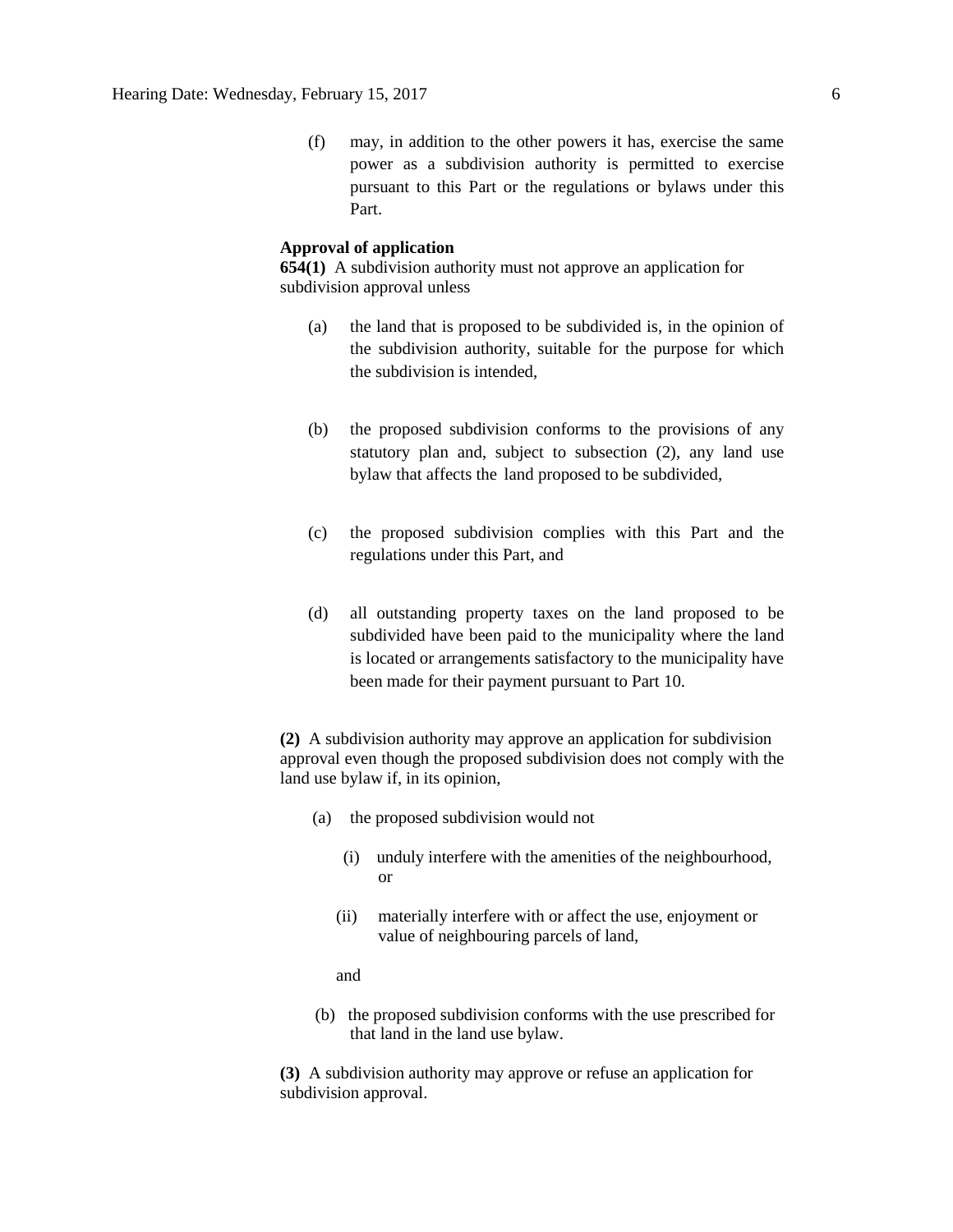### **General Provisions from the** *Edmonton Zoning Bylaw:*

# Section 140.1 states that the **General Purpose** of the **(RF3) Small Scale Infill Development Zone** is:

The purpose of this Zone is to provide for Single Detached Housing and Semi-detached Housing while allowing small-scale conversion and infill redevelopment to buildings containing up to four Dwellings, and including Secondary Suites under certain conditions.

Section  $140.4(1)(c)$  states:

Site regulations for Single Detached Housing, the minimum Site Width shall be 7.6 metres.

## Notice to Applicant/Appellant

Provincial legislation requires that the Subdivision and Development Appeal Board issue its official decision in writing within fifteen days of the conclusion of the hearing. Bylaw No. 11136 requires that a verbal announcement of the Board's decision shall be made at the conclusion of the hearing of an appeal, but the verbal decision is not final nor binding on the Board until the decision has been given in writing in accordance with the *Municipal Government Act*.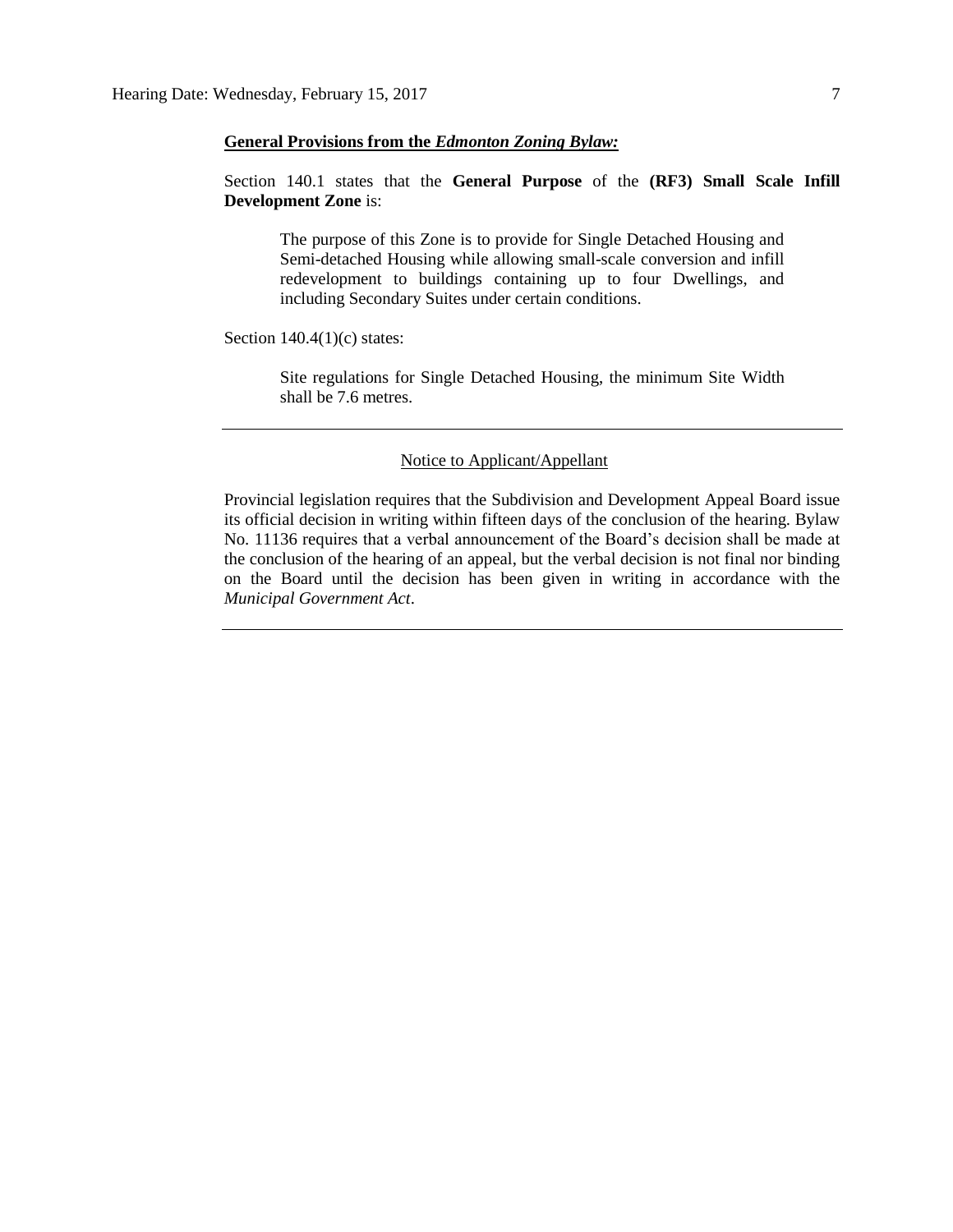

ATTENTION: Ben de Jong

RE:

Tentative plan of subdivision to create one (1) additional single detached residential lot from Lot 34 and the east half of Lot 35, Block 13, Plan 2262 S located north of 74 Avenue NW and east of 95 Street NW; RITCHIE

#### The Subdivision by Plan is REFUSED on January 12, 2017 for the following reason(s):

 $1.$ The proposed subdivision does not comply with the minimum Development Regulations identified in Section 140 of the City of Edmonton Zoning Bylaw. The minimum site width identified in the RF3 (Small Scale Infill Development) Zone for permitted and discretionary uses is 7.6 meters. The site width of the proposed lots are 7.54 meters each and therefore deficient.

Please be advised that an appeal may be lodged with the Subdivision and Development Appeal Board, 10019 - 103 Avenue NW, Edmonton Alberta, T5J 0G9, within 14 days from the date of the receipt of this decision. The date of receipt of the decision is deemed to be five (5) days from the date the decision is mailed.

If you have further questions, please contact Gilbert Quashie-Sam at 780-496-6295 or gilbert.quashie-sam@edmonton.ca.

Regards,

**Blair McDowell** Subdivision Authority

BM/GQ/Posse #234086647-001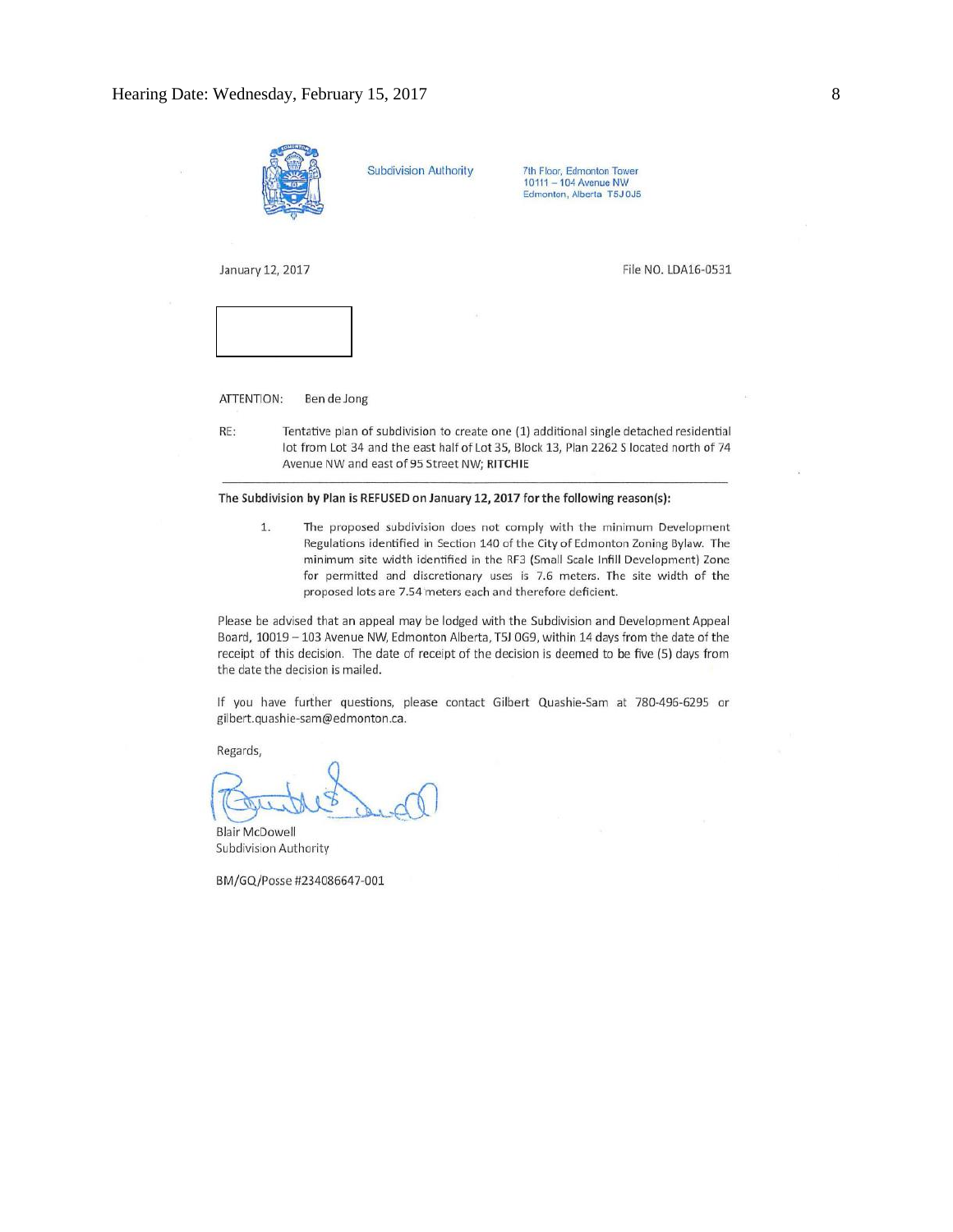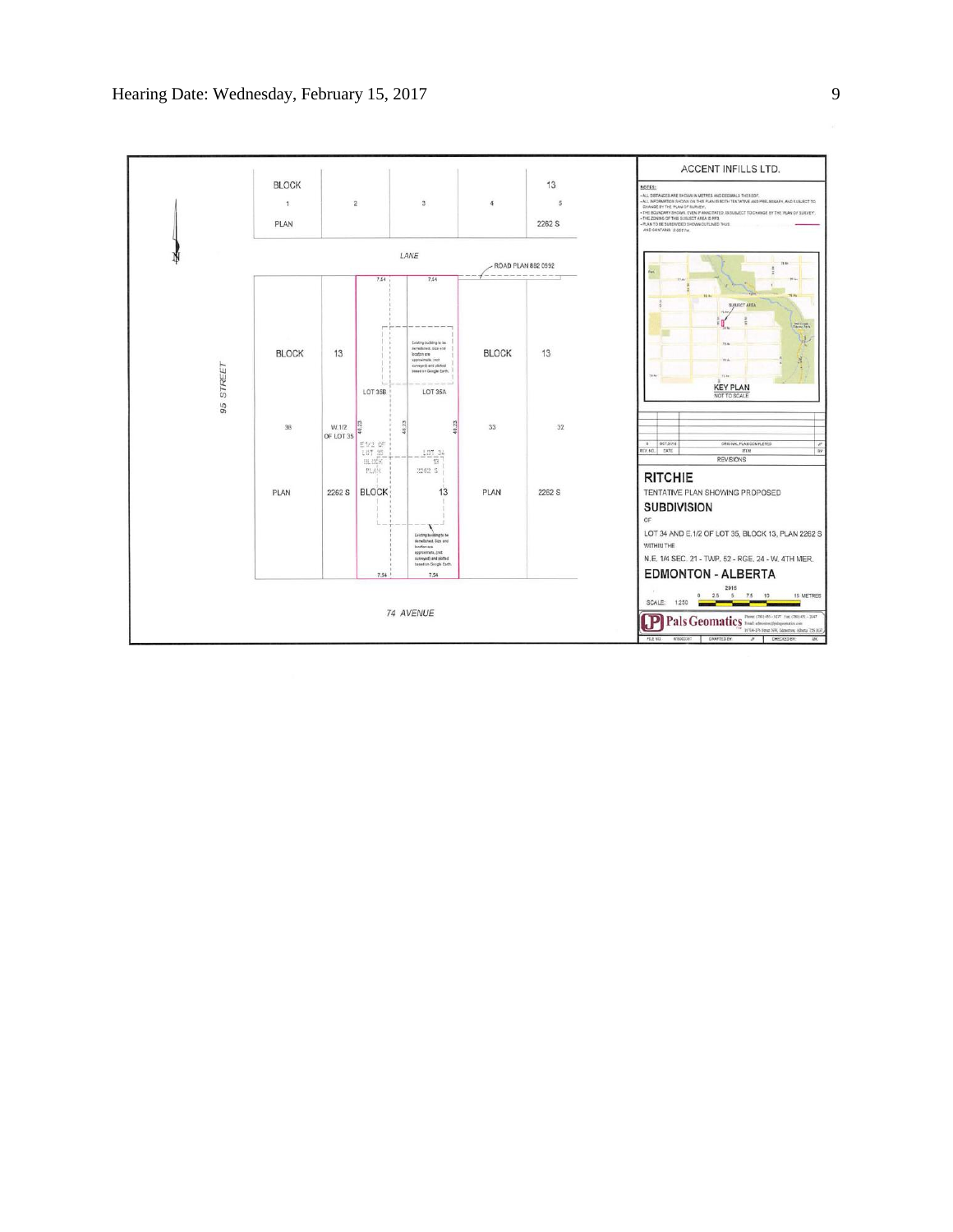

Site Location **Community Contracts** File: SDAB-S-17-002

N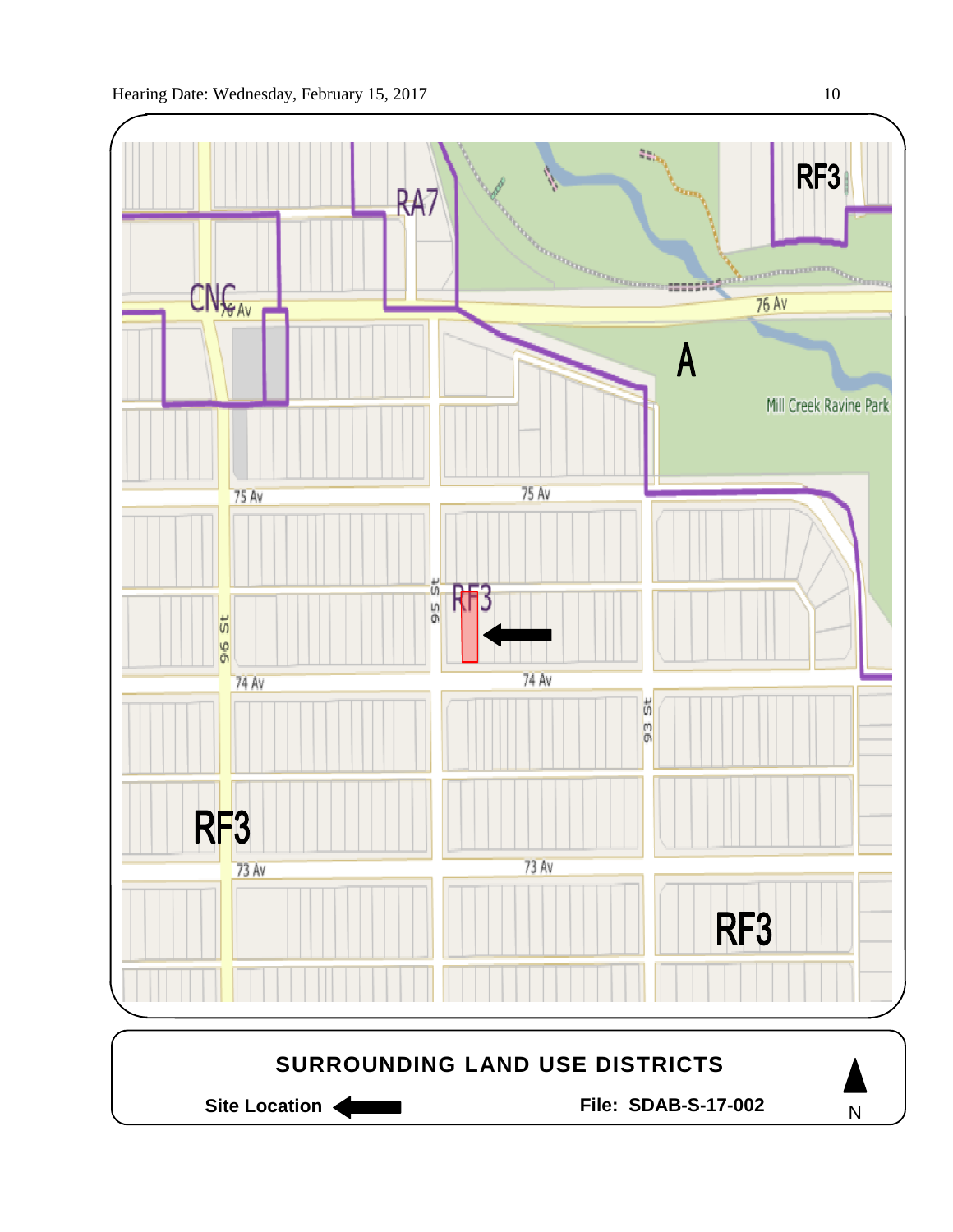# ITEM II: 10:30 A.M. FILE: SDAB-D-17-034 AN APPEAL FROM THE DECISION OF THE DEVELOPMENT OFFICER APPELLANT: APPLICATION NO.: 233886278-001 APPLICATION TO: Change the use of part of the main floor (General Retail) of a building and entire 2nd floor (Commercial Uses) to a Child Care Service and construct interior and exterior alterations. (Little Angels Daycare) DECISION OF THE DEVELOPMENT AUTHORITY: Refused DECISION DATE: January 20, 2017 DATE OF APPEAL: January 24, 2017 MUNICIPAL DESCRIPTION OF SUBJECT PROPERTY: 10720 - 107 Avenue NW LEGAL DESCRIPTION: Plan B4 Blk 7 Lots 179-181 ZONE: CB1-Low Intensity Business Zone OVERLAY: N/A STATUTORY PLAN: Central McDougall / Queen Mary Park Area Redevelopment Plan

### *Grounds for Appeal*

The Appellant provided the following reasons for appealing the decision of the Development Authority:

> We tried to explain to the officer that we have different options for where to have the trash bins and loading zone and he actually gave us the time to hear them all but then he still refused the application. We submitted a hardship letter to explain why we can't have a setback and we even proposed decreasing the capacity of the daycare to decrease the size of the playground to respect the 3m setback, but both were still refused.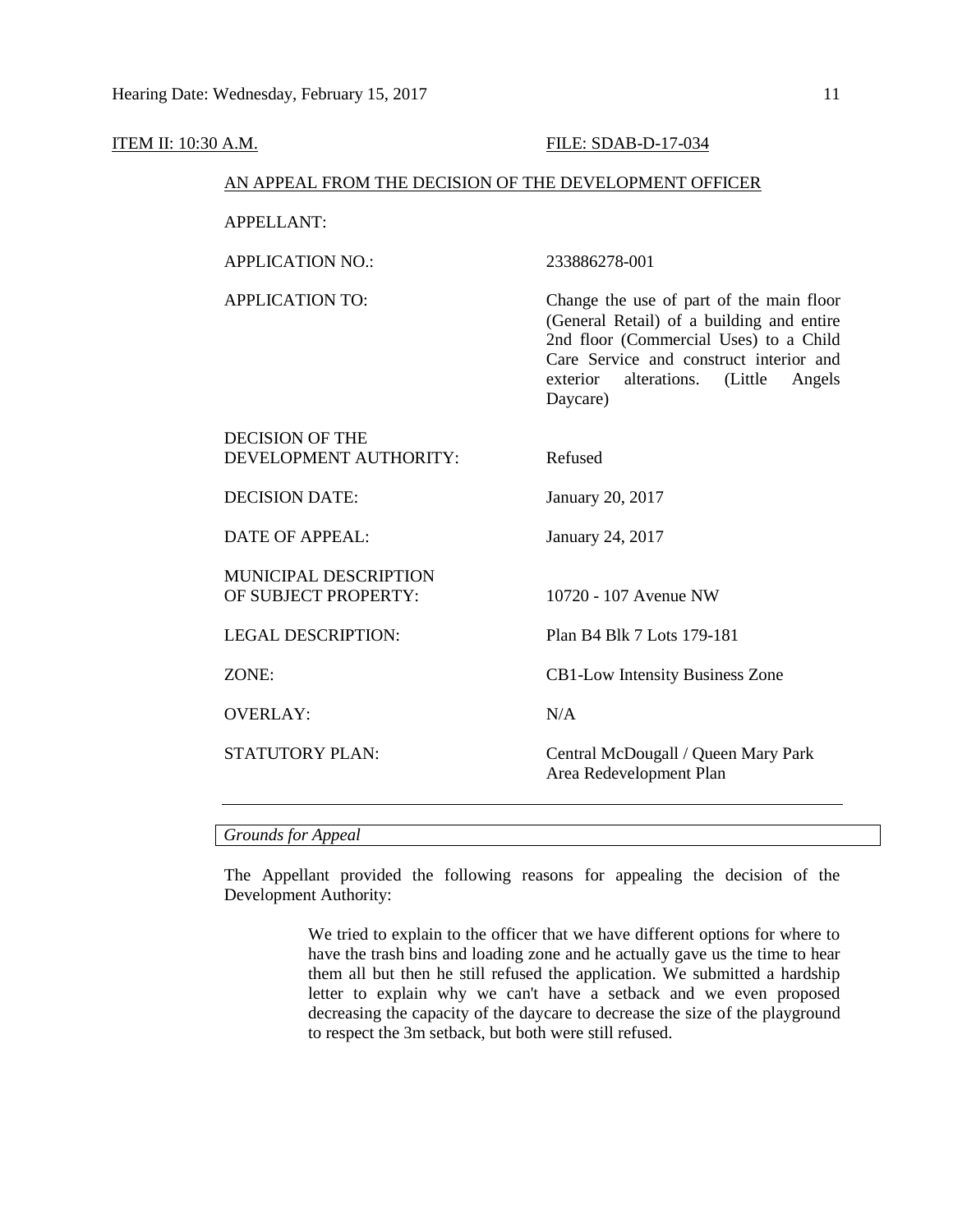There is a major need for an educational childcare service in Queen Mary Park Community since it is one of the focus areas for the Inner City Children's Program, which provides educational and developmental programs for the children in the lowest achieving schools in Edmonton.

# *General Matters*

## **Appeal Information:**

The *Municipal Government Act*, RSA 2000, c M-26 states the following:

#### **Grounds for Appeal**

**685(1)** If a development authority

- (a) fails or refuses to issue a development permit to a person,
- (b) issues a development permit subject to conditions, or
- (c) issues an order under section 645,

the person applying for the permit or affected by the order under section 645 may appeal to the subdivision and development appeal board.

#### **Appeals**

- **686(1)** A development appeal to a subdivision and development appeal board is commenced by filing a notice of the appeal, containing reasons, with the board within 14 days,
	- (a) in the case of an appeal made by a person referred to in section 685(1), after
		- (i) the date on which the person is notified of the order or decision or the issuance of the development permit, or

…

#### **Hearing and Decision**

**687(3)** In determining an appeal, the subdivision and development appeal board

…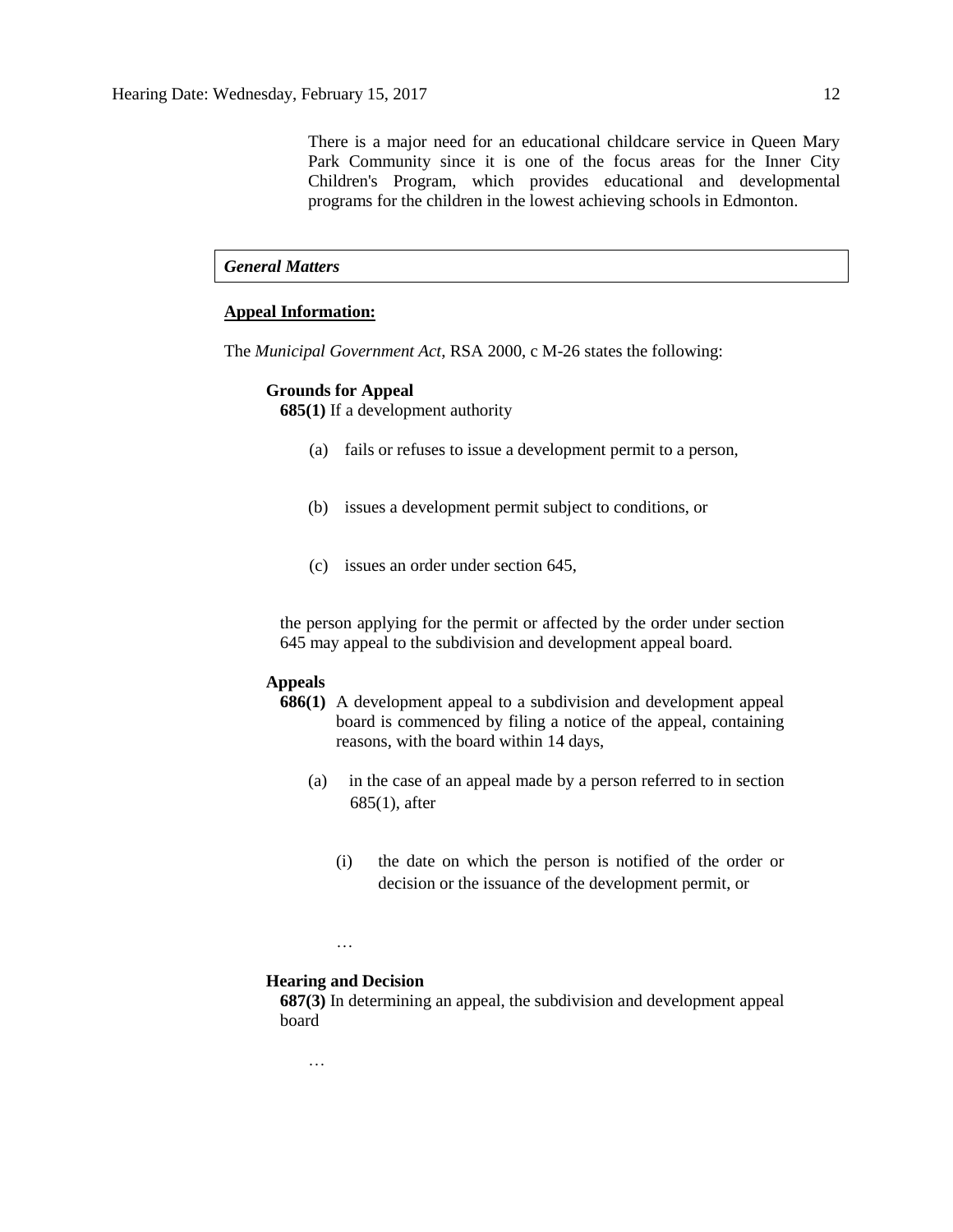- (a.1) must comply with the land use policies and statutory plans and, subject to clause (d), the land use bylaw in effect;
	- …
	- (c) may confirm, revoke or vary the order, decision or development permit or any condition attached to any of them or make or substitute an order, decision or permit of its own;
	- (d) may make an order or decision or issue or confirm the issue of a development permit even though the proposed development does not comply with the land use bylaw if, in its opinion,
		- (i) the proposed development would not
			- (A) unduly interfere with the amenities of the neighbourhood, or
			- (B) materially interfere with or affect the use, enjoyment or value of neighbouring parcels of land,

and

(ii) the proposed development conforms with the use prescribed for that land or building in the land use bylaw.

#### **General Provisions from the** *Edmonton Zoning Bylaw:*

Under section 330.3(5), **Child Care Services** is a **Discretionary Use** in CB1 Low Intensity Business Zone.

Under section 7.8(2), **Child Care Services** means:

a development intended to provide care, educational activities and supervision for groups of seven or more children under 13 years of age during the day or evening, but does not generally include overnight accommodation. This Use typically includes daycare centres; out-ofschool care centres; preschools; and dayhomes/group family care providing child care to seven or more children within the care provider's residence.

## *Not Permitted within a Setback*

Section 330.4(5) states no parking, loading, storage, trash collection, outdoor service or display area shall be permitted within a Setback. Vehicular parking, loading, storage and trash collection areas shall be located to the rear or sides of the principal building and shall be screened from view from any adjacent Sites, public roadways or a LRT line in accordance with the provisions of Section 55.5 of this Bylaw.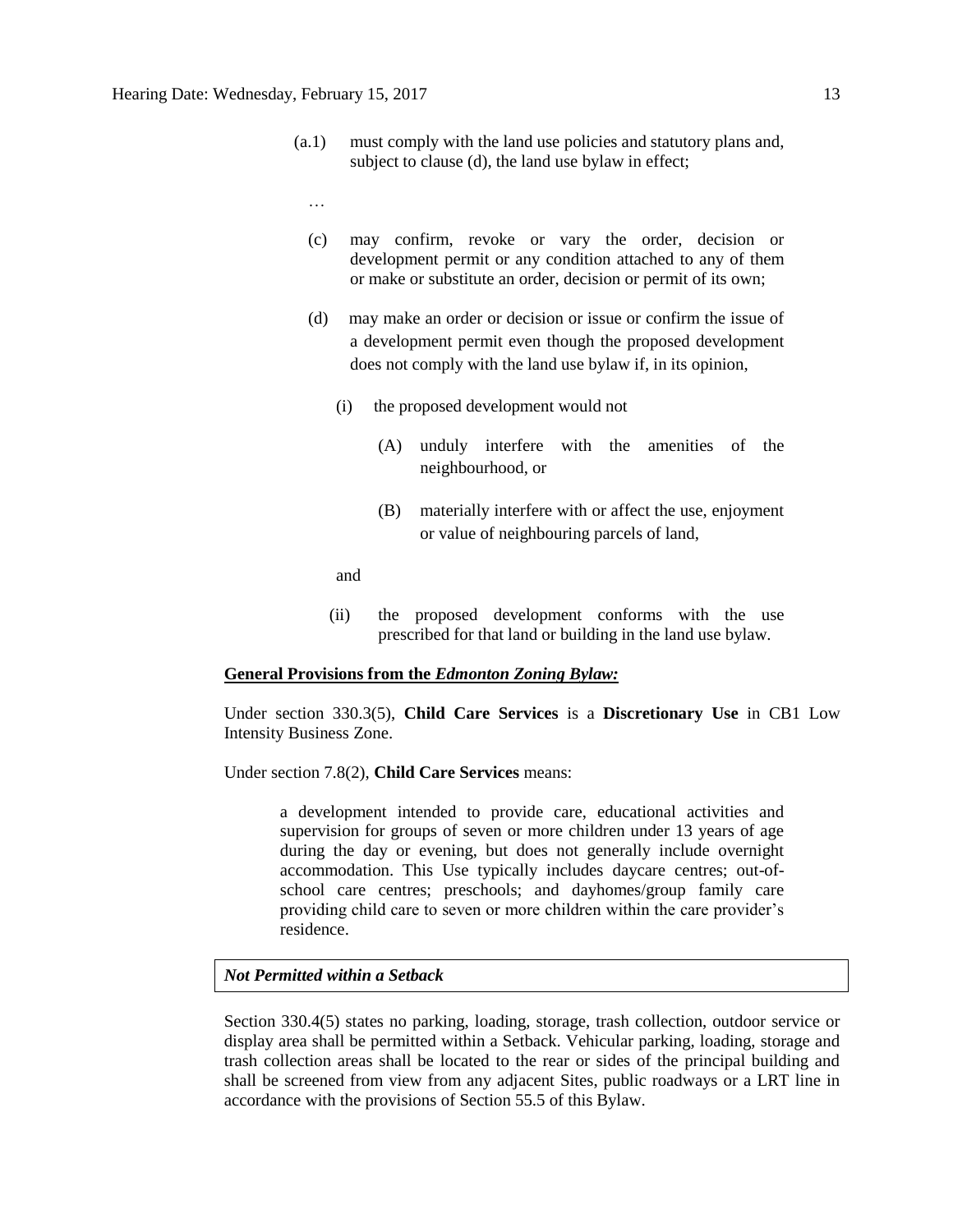If the rear or sides of a Site are used for parking, an outdoor service or display area or both, and abut a Residential Zone or a Lane serving a Residential Zone, such areas shall be screened in accordance with the provisions of subsection 55.4 of this Bylaw.

#### **Development Officer's Determination:**

a. The proposed trash collection area is located at the front of the property along 107 Avenue, contrary to Section 330.4(5).

b. The outdoor playspace is considered an outdoor service area, and is proposed within the 3.0m setback from the West property line abutting a public roadway (108 Street), and within the 3.0m setback from the rear lot line abutting the Medium Rise Apartment Zone (RA8), contrary to Section 330.4(5).

c. The loading area is within the 3.0m setback from the rear lot line, contrary to Section 330.4(5).

#### *Child Care Services Regulations – Site Conditions*

Section 80(2)(d) states where Site conditions exist which may negatively impact the Child Care Services Use, including but not limited to trash collection areas, large parking lots, loading docks, rail lines, or arterial public roadways, the applicant shall design the building, entrances, playspaces, landscaping, and Fencing, or similar, to mitigate these conditions to the satisfaction of the Development Officer.

# **Development Officer's Determination:**

The loading area indicated on the proposed plans directly abuts the outdoor playspace and, in the opinion of the Development Officer, would have a negative impact on this outdoor playspace, contrary to Section 80(2)(d).

#### *General Purpose*

Section 330.1 states that the **General Purpose** of the **CB1 Low Intensity Business Zone**  is:

…is to provide for low intensity commercial, office and service uses located along arterial roadways that border residential areas. Development shall be sensitive and in scale with existing development along the commercial street and any surrounding residential neighbourhood.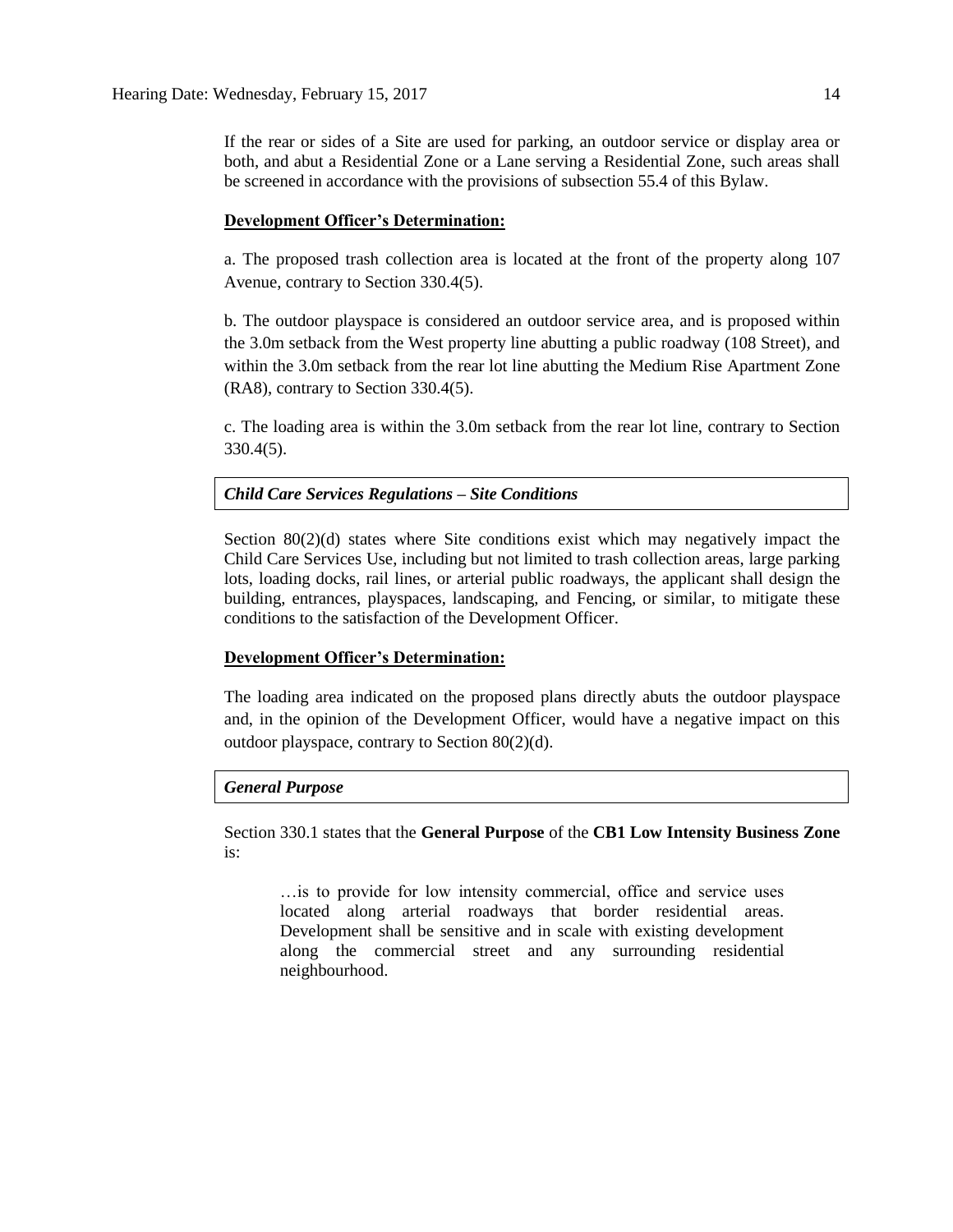#### **Development Officer's Determination:**

Considering the extensive encroachment of the outdoor playspace and loading area onto required setbacks, and the resulting increased massing of the development, it is the Development Officers opinion that this Childcare Service is not in scale with the existing development, commercial street, and surrounding residential neighbourhood.

### *Loading Space*

Section 54.4(2)(b) states Off-street loading shall be oriented away from residential developments.

Section 54.4(3) states:

#### Size and Access

- a. Each off-street loading space shall be of adequate size and accessibility to accommodate the vehicles expected to load and unload. Each required loading space shall be a minimum of 3.0 metres in width, a minimum of 9.0 m in length and maintain a minimum overhead clearance of 4.0 metres, unless larger dimensions are required, having regard to the type of vehicle loading and unloading without projecting into a public roadway.
- b. Access to any loading area shall be provided, wherever possible, internally to the development or from a Lane abutting the development.
- c. Access to any loading area shall be arranged such that no backing or turning movement of vehicles going to or from the Site causes interference with traffic on the abutting streets or Lanes.

### **Development Officer's Determination:**

While the loading area does not have a specific loading space indicated, the Development Officer notes that the required length of the loading stall is 9.0m (Reference Section 54.4(3)(a)). In the Development Officer's opinion, there is no orientation of the loading space that could provide enough space for the vehicles to drive in, unload, and exit onto the lane while making all turning movements on private property, contrary to Section  $54.4(3)(c)$ . This loading area directly abuts a residential Zone with Apartment Housing, contrary to Section 54.4(2)(b).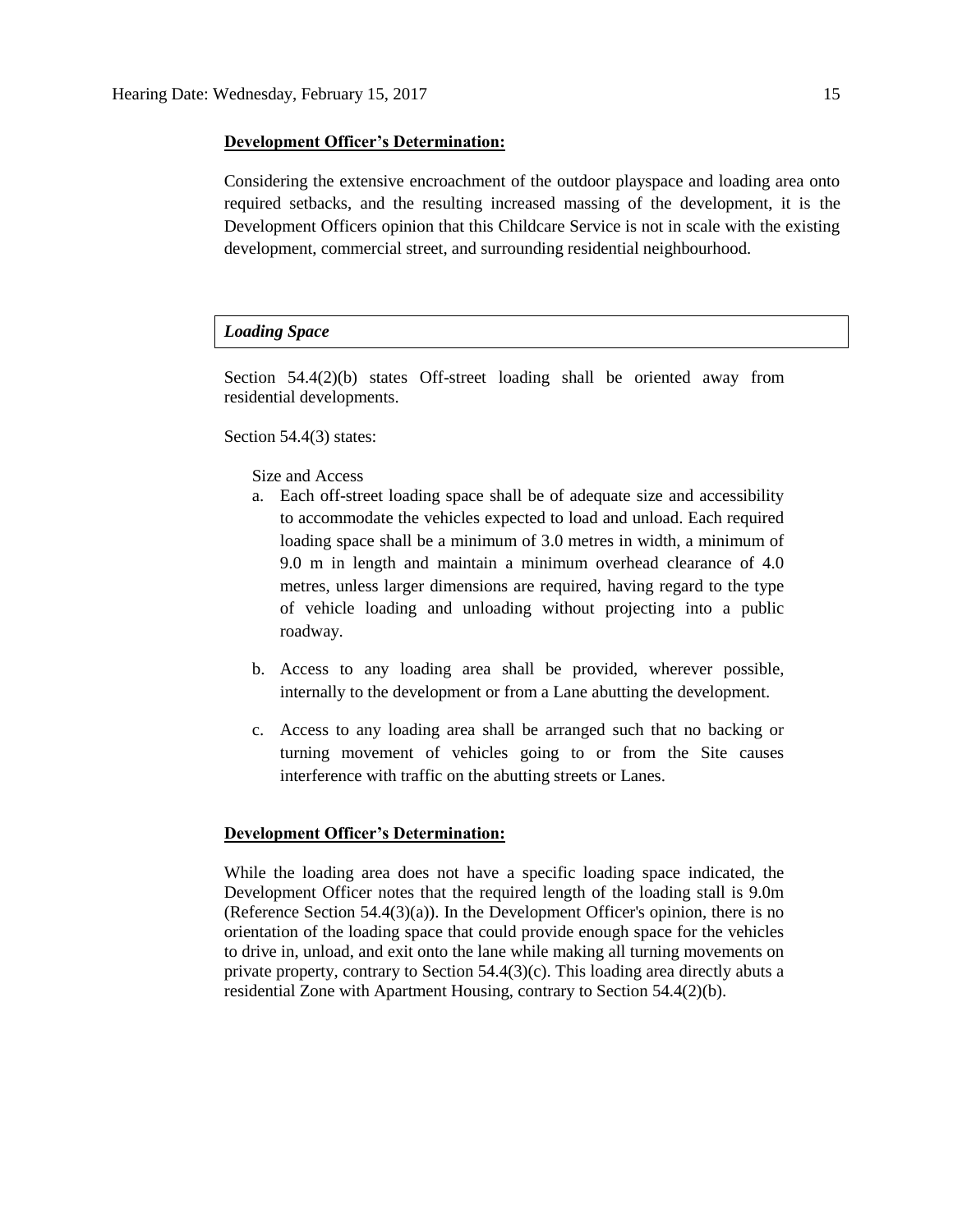# Notice to Applicant/Appellant

Provincial legislation requires that the Subdivision and Development Appeal Board issue its official decision in writing within fifteen days of the conclusion of the hearing. Bylaw No. 11136 requires that a verbal announcement of the Board's decision shall be made at the conclusion of the hearing of an appeal, but the verbal decision is not final nor binding on the Board until the decision has been given in writing in accordance with the *Municipal Government Act*.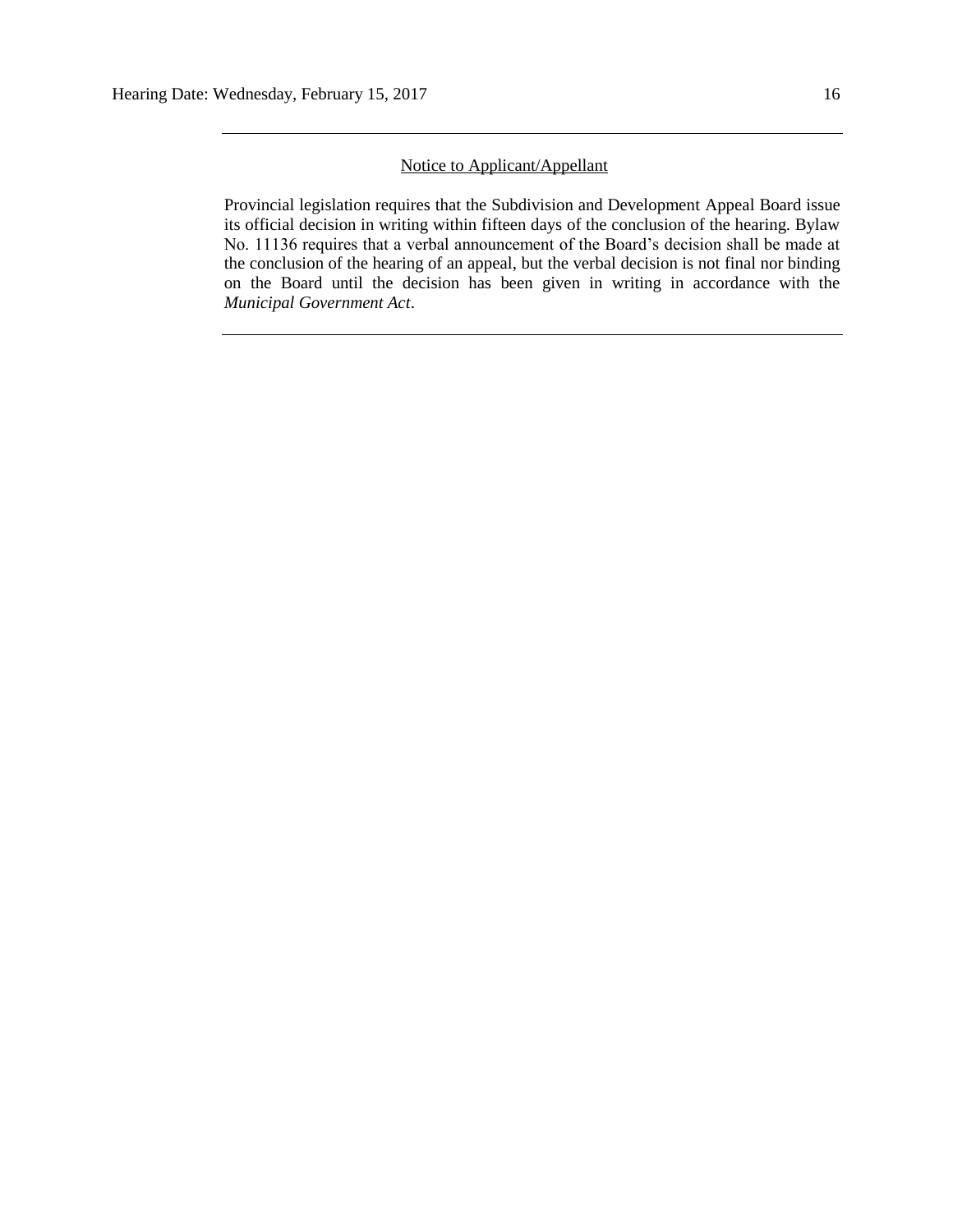| <b>monton</b><br><b>Application for</b>                                                         | Project Number: 233886278-001<br><b>Application Date:</b><br>OCT 28, 2016<br>Printed:<br>January 24, 2017 at 1:47 PM<br>$1$ of $3$<br>Page: |  |  |  |  |  |  |  |  |
|-------------------------------------------------------------------------------------------------|---------------------------------------------------------------------------------------------------------------------------------------------|--|--|--|--|--|--|--|--|
| <b>Major Development Permit</b>                                                                 |                                                                                                                                             |  |  |  |  |  |  |  |  |
| This document is a Development Permit Decision for the development application described below. |                                                                                                                                             |  |  |  |  |  |  |  |  |
| Applicant                                                                                       | Property Address(es) and Legal Description(s)<br>10720 - 107 AVENUE NW                                                                      |  |  |  |  |  |  |  |  |
|                                                                                                 | Plan B4 Blk 7 Lots 179-181<br><b>Specific Address(es)</b>                                                                                   |  |  |  |  |  |  |  |  |
|                                                                                                 | Suite:<br>2FL, 10720 - 107 AVENUE NW                                                                                                        |  |  |  |  |  |  |  |  |
|                                                                                                 | Suite:<br>MNFL, 10720 - 107 AVENUE NW                                                                                                       |  |  |  |  |  |  |  |  |
|                                                                                                 | Entryway: 10720 - 107 AVENUE NW                                                                                                             |  |  |  |  |  |  |  |  |
|                                                                                                 | Building: 10720 - 107 AVENUE NW                                                                                                             |  |  |  |  |  |  |  |  |
| <b>Scope of Application</b>                                                                     |                                                                                                                                             |  |  |  |  |  |  |  |  |
| Service and construct interior and exterior alterations. (Little Angels Daycare)                | To change the use of part of the main floor (General Retail) of a building and entire 2nd floor (Commercial Uses) to a Child Care           |  |  |  |  |  |  |  |  |
| <b>Permit Details</b>                                                                           |                                                                                                                                             |  |  |  |  |  |  |  |  |
| Class of Permit:                                                                                | <b>Contact Person:</b>                                                                                                                      |  |  |  |  |  |  |  |  |
| Gross Floor Area (sq.m.): 889.5                                                                 | Lot Grading Needed?: N                                                                                                                      |  |  |  |  |  |  |  |  |
| New Sewer Service Required: N                                                                   | NumberOfMainFloorDwellings:                                                                                                                 |  |  |  |  |  |  |  |  |
| Site Area (sq. m.): 2083.75                                                                     | Stat. Plan Overlay/Annex Area: (none)                                                                                                       |  |  |  |  |  |  |  |  |
| I/We certify that the above noted details are correct.                                          |                                                                                                                                             |  |  |  |  |  |  |  |  |
| Applicant signature:                                                                            |                                                                                                                                             |  |  |  |  |  |  |  |  |
| <b>Development Application Decision</b><br>Refused                                              |                                                                                                                                             |  |  |  |  |  |  |  |  |
|                                                                                                 |                                                                                                                                             |  |  |  |  |  |  |  |  |
|                                                                                                 |                                                                                                                                             |  |  |  |  |  |  |  |  |
|                                                                                                 |                                                                                                                                             |  |  |  |  |  |  |  |  |
|                                                                                                 |                                                                                                                                             |  |  |  |  |  |  |  |  |
|                                                                                                 |                                                                                                                                             |  |  |  |  |  |  |  |  |
|                                                                                                 |                                                                                                                                             |  |  |  |  |  |  |  |  |
|                                                                                                 |                                                                                                                                             |  |  |  |  |  |  |  |  |
|                                                                                                 |                                                                                                                                             |  |  |  |  |  |  |  |  |
|                                                                                                 |                                                                                                                                             |  |  |  |  |  |  |  |  |
|                                                                                                 |                                                                                                                                             |  |  |  |  |  |  |  |  |
|                                                                                                 |                                                                                                                                             |  |  |  |  |  |  |  |  |
|                                                                                                 |                                                                                                                                             |  |  |  |  |  |  |  |  |
|                                                                                                 |                                                                                                                                             |  |  |  |  |  |  |  |  |
|                                                                                                 |                                                                                                                                             |  |  |  |  |  |  |  |  |
|                                                                                                 |                                                                                                                                             |  |  |  |  |  |  |  |  |
|                                                                                                 |                                                                                                                                             |  |  |  |  |  |  |  |  |
|                                                                                                 |                                                                                                                                             |  |  |  |  |  |  |  |  |
|                                                                                                 |                                                                                                                                             |  |  |  |  |  |  |  |  |
|                                                                                                 |                                                                                                                                             |  |  |  |  |  |  |  |  |
|                                                                                                 | THIS IS NOT A PERMIT                                                                                                                        |  |  |  |  |  |  |  |  |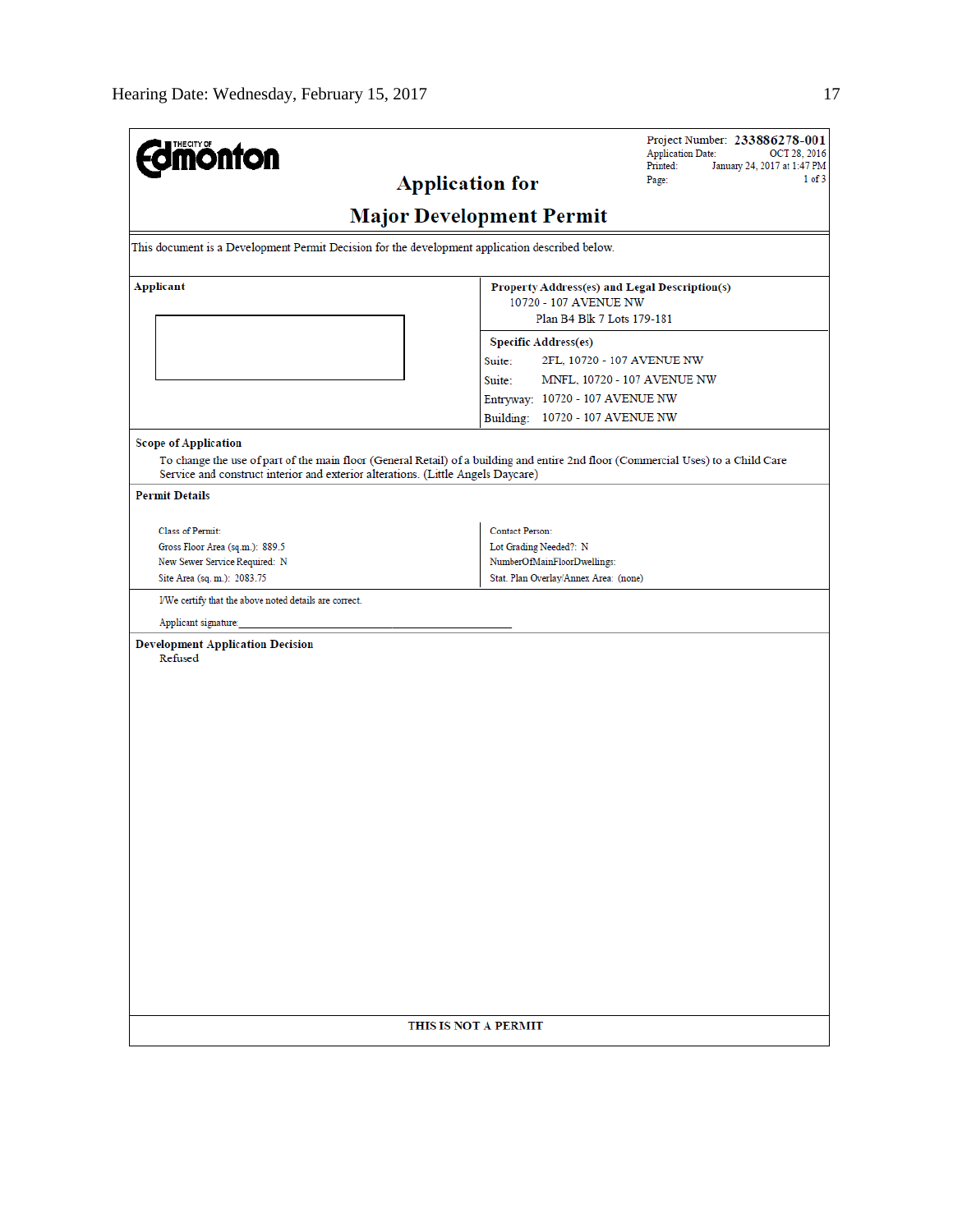| THE CITY OF<br><b>ionfon</b><br><b>Application for</b>                                                                                                                                                                                                                                                                                                                                                                                                                                                                                                                                                                                                                                                                                                      | Project Number: 233886278-001<br><b>Application Date:</b><br>OCT 28, 2016<br>Printed:<br>January 24, 2017 at 1:47 PM<br>$2$ of $3$<br>Page: |  |  |  |  |  |  |
|-------------------------------------------------------------------------------------------------------------------------------------------------------------------------------------------------------------------------------------------------------------------------------------------------------------------------------------------------------------------------------------------------------------------------------------------------------------------------------------------------------------------------------------------------------------------------------------------------------------------------------------------------------------------------------------------------------------------------------------------------------------|---------------------------------------------------------------------------------------------------------------------------------------------|--|--|--|--|--|--|
| <b>Major Development Permit</b>                                                                                                                                                                                                                                                                                                                                                                                                                                                                                                                                                                                                                                                                                                                             |                                                                                                                                             |  |  |  |  |  |  |
| <b>Reason for Refusal</b><br>1. No parking, loading, storage, trash collection, outdoor service or display area shall be permitted within a Setback. Vehicular<br>parking, loading, storage and trash collection areas shall be located to the rear or sides of the principal building and shall be<br>screened from view from any adjacent Sites, public roadways or a LRT line in accordance with the provisions of Section 55.5 of<br>this Bylaw. If the rear or sides of a Site are used for parking, an outdoor service or display area or both, and abut a Residential<br>Zone or a Lane serving a Residential Zone, such areas shall be screened in accordance with the provisions of subsection 55.4 of<br>this Bylaw. (Reference Section 330.4(5)) |                                                                                                                                             |  |  |  |  |  |  |
| Proposed:                                                                                                                                                                                                                                                                                                                                                                                                                                                                                                                                                                                                                                                                                                                                                   |                                                                                                                                             |  |  |  |  |  |  |
| a. The proposed trash collection area is located at the front of the property along 107 Avenue, contrary to Section 330.4(5).                                                                                                                                                                                                                                                                                                                                                                                                                                                                                                                                                                                                                               |                                                                                                                                             |  |  |  |  |  |  |
| b. The outdoor playspace is considered an outdoor service area, and is proposed within the 3.0m setback from the West property<br>line abutting a public roadway (108 Street), and within the 3.0m setback from the rear lot line abutting the Medium Rise Apartment<br>Zone (RA8), contrary to Section 330.4(5).                                                                                                                                                                                                                                                                                                                                                                                                                                           |                                                                                                                                             |  |  |  |  |  |  |
| c. The loading area is within the 3.0m setback from the rear lot line, contrary to Section 330.4(5).                                                                                                                                                                                                                                                                                                                                                                                                                                                                                                                                                                                                                                                        |                                                                                                                                             |  |  |  |  |  |  |
| 2. Where Site conditions exist which may negatively impact the Child Care Services Use, including but not limited to trash<br>collection areas, large parking lots, loading docks, rail lines, or arterial public roadways, the applicant shall design the building,<br>entrances, playspaces, landscaping, and Fencing, or similar, to mitigate these conditions to the satisfaction of the Development<br>Officer. (Reference Section 80(2)(d))                                                                                                                                                                                                                                                                                                           |                                                                                                                                             |  |  |  |  |  |  |
| The loading area indicated on the proposed plans directly abuts the outdoor playspace and, in the opinion of the Development<br>Officer, would have a negative impact on this outdoor playspace, contrary to Section $80(2)(d)$ .                                                                                                                                                                                                                                                                                                                                                                                                                                                                                                                           |                                                                                                                                             |  |  |  |  |  |  |
| 3. The general purpose of the CB1 Zone stipulates that this Zone is to provide for 'low intensity commercial, office and service<br>uses sensitive and in scale with existing development along the commercial street and any surrounding residential neighbourhood'<br>(Reference Section 330.1).                                                                                                                                                                                                                                                                                                                                                                                                                                                          |                                                                                                                                             |  |  |  |  |  |  |
| Considering the extensive encroachment of the outdoor playspace and loading area onto required setbacks, and the resulting<br>increased massing of the development, it is the Development Officers opinion that this Childcare Service is not in scale with the<br>existing development, commercial street, and surrounding residential neighbourhood.                                                                                                                                                                                                                                                                                                                                                                                                      |                                                                                                                                             |  |  |  |  |  |  |
| 4. Each off-street loading space shall be of adequate size and accessibility to accommodate the vehicles expected to load and<br>unload. These loading spaces shall be arranged such that no backing or turning movement of vehicles going to or from the Site<br>causes interference with traffic on the abutting streets or Lanes, and they shall be oriented away from residential developments.<br>(Reference Sections 54.4(2)(b), 54.4(3)(a), & 54.4(3)(b))                                                                                                                                                                                                                                                                                            |                                                                                                                                             |  |  |  |  |  |  |
| While the loading area does not have a specific loading space indicated, the Development Officer notes that the required length of<br>the loading stall is $9.0$ m (Reference Section 54.4(3)(a)). In the Development Officer's opinion, there is no orientation of the loading<br>space that could provide enough space for the vehicles to drive in, unload, and exit onto the lane while making all turning<br>movements on private property, contrary to Section 54.4(3)(c). This loading area directly abuts a residential Zone with Apartment<br>Housing, contrary to Section 54.4(2)(b).                                                                                                                                                             |                                                                                                                                             |  |  |  |  |  |  |
| <b>Rights of Appeal</b><br>The Applicant has the right of appeal within 14 days of receiving notice of the Development Application Decision, as outlined in<br>Chapter 24, Section 683 through 689 of the Municipal Government Amendment Act.                                                                                                                                                                                                                                                                                                                                                                                                                                                                                                               |                                                                                                                                             |  |  |  |  |  |  |
| Issue Date: Jan 20, 2017<br>Development Authority: ADAMS, PAUL                                                                                                                                                                                                                                                                                                                                                                                                                                                                                                                                                                                                                                                                                              |                                                                                                                                             |  |  |  |  |  |  |
| THIS IS NOT A PERMIT                                                                                                                                                                                                                                                                                                                                                                                                                                                                                                                                                                                                                                                                                                                                        |                                                                                                                                             |  |  |  |  |  |  |
|                                                                                                                                                                                                                                                                                                                                                                                                                                                                                                                                                                                                                                                                                                                                                             |                                                                                                                                             |  |  |  |  |  |  |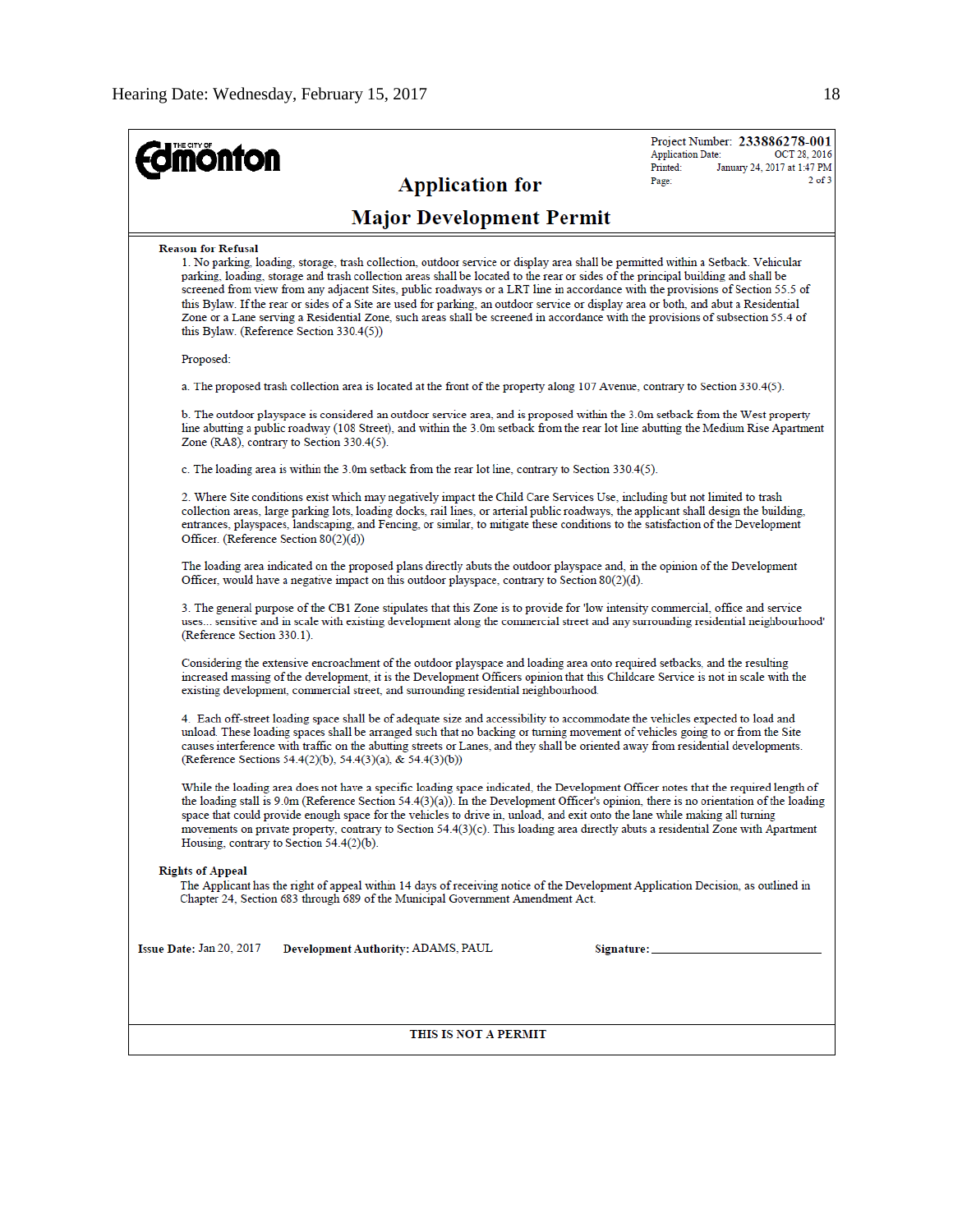| <b>Edinonton</b><br><b>Application for</b>            |                               |                                |                      | Project Number: 233886278-001<br><b>Application Date:</b><br>OCT 28, 2016<br>Printed:<br>January 24, 2017 at 1:47 PM |  |  |  |  |  |
|-------------------------------------------------------|-------------------------------|--------------------------------|----------------------|----------------------------------------------------------------------------------------------------------------------|--|--|--|--|--|
|                                                       | Page:                         | $3$ of $3$                     |                      |                                                                                                                      |  |  |  |  |  |
| <b>Major Development Permit</b>                       |                               |                                |                      |                                                                                                                      |  |  |  |  |  |
| Fees                                                  |                               |                                |                      |                                                                                                                      |  |  |  |  |  |
| Major Dev. Application Fee                            | <b>Fee Amount</b><br>\$260.00 | <b>Amount Paid</b><br>\$260.00 | Receipt#<br>03710367 | <b>Date Paid</b><br>Oct 28, 2016                                                                                     |  |  |  |  |  |
| <b>Total GST Amount:</b><br><b>Totals for Permit:</b> | \$0.00<br>\$260.00            | \$260.00                       |                      |                                                                                                                      |  |  |  |  |  |
|                                                       |                               |                                |                      |                                                                                                                      |  |  |  |  |  |
|                                                       |                               |                                |                      |                                                                                                                      |  |  |  |  |  |
|                                                       |                               |                                |                      |                                                                                                                      |  |  |  |  |  |
|                                                       |                               |                                |                      |                                                                                                                      |  |  |  |  |  |
|                                                       |                               |                                |                      |                                                                                                                      |  |  |  |  |  |
|                                                       |                               |                                |                      |                                                                                                                      |  |  |  |  |  |
|                                                       |                               |                                |                      |                                                                                                                      |  |  |  |  |  |
|                                                       |                               |                                |                      |                                                                                                                      |  |  |  |  |  |
|                                                       |                               |                                |                      |                                                                                                                      |  |  |  |  |  |
|                                                       |                               |                                |                      |                                                                                                                      |  |  |  |  |  |
|                                                       |                               |                                |                      |                                                                                                                      |  |  |  |  |  |
|                                                       |                               |                                |                      |                                                                                                                      |  |  |  |  |  |
|                                                       |                               |                                |                      |                                                                                                                      |  |  |  |  |  |
|                                                       |                               |                                |                      |                                                                                                                      |  |  |  |  |  |
|                                                       |                               |                                |                      |                                                                                                                      |  |  |  |  |  |
|                                                       |                               |                                |                      |                                                                                                                      |  |  |  |  |  |
|                                                       |                               |                                |                      |                                                                                                                      |  |  |  |  |  |
|                                                       |                               | THIS IS NOT A PERMIT           |                      |                                                                                                                      |  |  |  |  |  |
|                                                       |                               |                                |                      |                                                                                                                      |  |  |  |  |  |